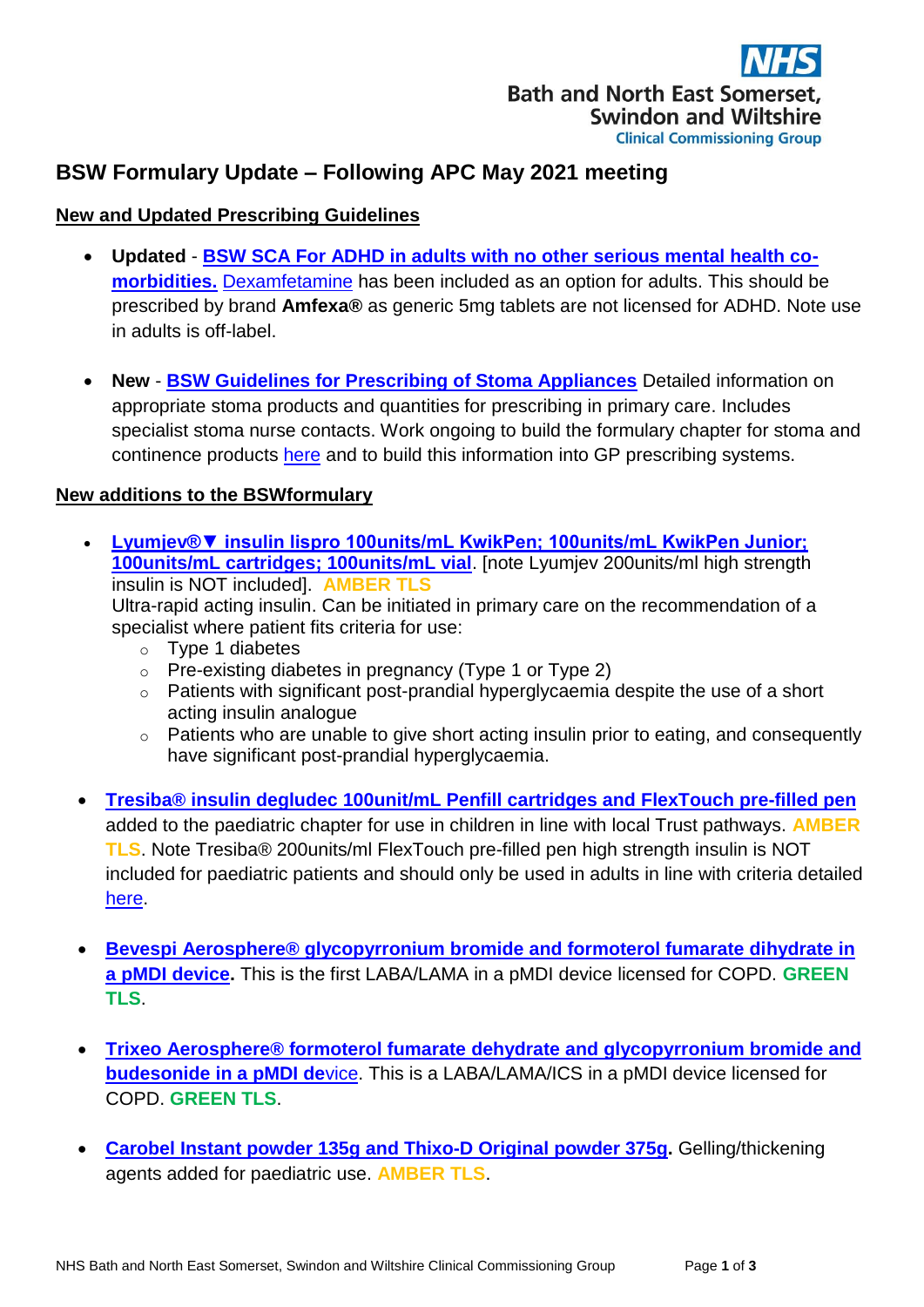- **[Angusta® misprostol 25 microgram tablets.](http://bswformulary.nhs.uk/chaptersSubDetails.asp?FormularySectionID=7&SubSectionRef=07.01.01&SubSectionID=A100&drugmatch=3613#3613)** For obstetric indications in line with local Trust policies. **RED TLS.**
- **[Doptelet® ▼avatrombopag 20mg tablets.](http://bswformulary.nhs.uk/chaptersSubDetails.asp?FormularySectionID=9&SubSectionRef=09.01.04&SubSectionID=A100&drugmatch=5678#5678)** As per [NICE TA626.](https://www.nice.org.uk/guidance/ta626?UNLID=9703227022021621134513)**RED TLS.**
- **[Artenusate powder and solvent for IV injection](http://bswformulary.nhs.uk/chaptersSubDetails.asp?FormularySectionID=5&SubSectionRef=05.04.01&SubSectionID=B100&drugmatch=5694#5694) (Unlic).** For use in line with acute Trust infectious disease guidance. **RED TLS.**
- **[Minims povidone](http://bswformulary.nhs.uk/chaptersSubDetails.asp?FormularySectionID=11&SubSectionRef=11.03.01&SubSectionID=A100&drugmatch=4682#4682) iodine 5% eyedrops. RED TLS.**
- **[Silver nitrate 75% applicators added to existing entry.](http://bswformulary.nhs.uk/chaptersSubDetails.asp?FormularySectionID=13&SubSectionRef=13.07&SubSectionID=A100&drugmatch=1322#1322)** Note in primary care, patients should be directed to purchase OTC so **RED TLS.**

## **Changes in TLS**

 **[Esmya® ulipristal acetate 5mg tablets.](http://bswformulary.nhs.uk/chaptersSubDetails.asp?FormularySectionID=6&SubSectionRef=06.04.01.02&SubSectionID=A100&drugmatch=5188#5188)** Reinstated to BSWformulary now the temporary suspension of its license has been lifted but note [further restrictions for use](https://assets.publishing.service.gov.uk/government/uploads/system/uploads/attachment_data/file/962557/Feb-2021-DSU-PDF_final.pdf?UNLID=5804589612021618143322) due to serious liver injury. **RED TLS.**

## **TLS Aligned for BSW**

- **[Magnesium aspartate sachets](http://bswformulary.nhs.uk/chaptersSubDetails.asp?FormularySectionID=9&SubSectionRef=09.05.01.03&SubSectionID=A100&drugmatch=3804#3804)** and **[magnesium glycerophosphate tablets](http://bswformulary.nhs.uk/chaptersSubDetails.asp?FormularySectionID=9&SubSectionRef=09.05.01.03&SubSectionID=A100&drugmatch=366#366)** aligned with **GREEN TLS.** The BCAP/Wilts magnesium supplements guidance has been retired now these licensed products are in established use.
- **[Omega-3 acid ethyl esters](http://bswformulary.nhs.uk/chaptersSubDetails.asp?FormularySectionID=2&SubSectionRef=02.12&SubSectionID=A100&drugmatch=5090#5090)** non formulary entry created.

**Removed from BSWformulary** (products discontinued by manufacturer)

- Pregnyl® [Chorionic gonadotrophin injection.](http://bswformulary.nhs.uk/chaptersSubDetails.asp?FormularySectionID=6&SubSectionRef=06.05.01&SubSectionID=C100&drugmatch=550#550)
- [Galantamine TABS formulation.](http://bswformulary.nhs.uk/chaptersSubDetails.asp?FormularySectionID=4&SubSectionRef=04.11&SubSectionID=A100&drugmatch=1710#1710) Discontinued. Note MR caps still available.
- [Repaglinide.](http://bswformulary.nhs.uk/chaptersSubDetails.asp?FormularySectionID=6&SubSectionRef=06.01.02.03&SubSectionID=E100&drugmatch=401#401)

#### **Other BSWformulary website updates**

 Typographical amendments made to the following **RED TLS** entries as part of formulary website maintenance and/or paediatric chapter review: [C1 esterase inhibitors; icatibant;](http://bswformulary.nhs.uk/chaptersSubDetails.asp?FormularySectionID=3&SubSectionRef=03.04.03&SubSectionID=C100&drugmatch=4373#4373) [mycophenolate IV infusion;](http://bswformulary.nhs.uk/chaptersSubDetails.asp?FormularySectionID=8&SubSectionRef=08.02.01&SubSectionID=A100&drugmatch=2168#2168) [erythropoietins;](http://bswformulary.nhs.uk/chaptersSubDetails.asp?FormularySectionID=9&SubSectionRef=09.01.03&SubSectionID=B100&drugmatch=5423#5423) [filgotinib;](http://bswformulary.nhs.uk/chaptersSubDetails.asp?FormularySectionID=10&SubSectionRef=10.01.03&SubSectionID=A100&drugmatch=5710#5710) [caffeine citrate;](http://bswformulary.nhs.uk/chaptersSubDetails.asp?FormularySectionID=16&SubSectionRef=16.03&SubSectionID=A100&drugmatch=5685#5685) [sodium bicarbonate](http://bswformulary.nhs.uk/chaptersSubDetails.asp?FormularySectionID=16&SubSectionRef=16.09&SubSectionID=A100&drugmatch=5481#5481) injection; [phosphate;](http://bswformulary.nhs.uk/chaptersSubDetails.asp?FormularySectionID=16&SubSectionRef=16.09&SubSectionID=A100&drugmatch=5481#5481) [midazolam for procedural](http://bswformulary.nhs.uk/chaptersSubDetails.asp?FormularySectionID=16&SubSectionRef=16.04&SubSectionID=A100&drugmatch=4906#4906)  [sedation; chloral hydrate;](http://bswformulary.nhs.uk/chaptersSubDetails.asp?FormularySectionID=16&SubSectionRef=16.04&SubSectionID=A100&drugmatch=4906#4906) [Prostin VR®; Indocid PDA®](http://bswformulary.nhs.uk/chaptersSubDetails.asp?FormularySectionID=16&SubSectionRef=16.02&SubSectionID=A100&drugmatch=595#595)